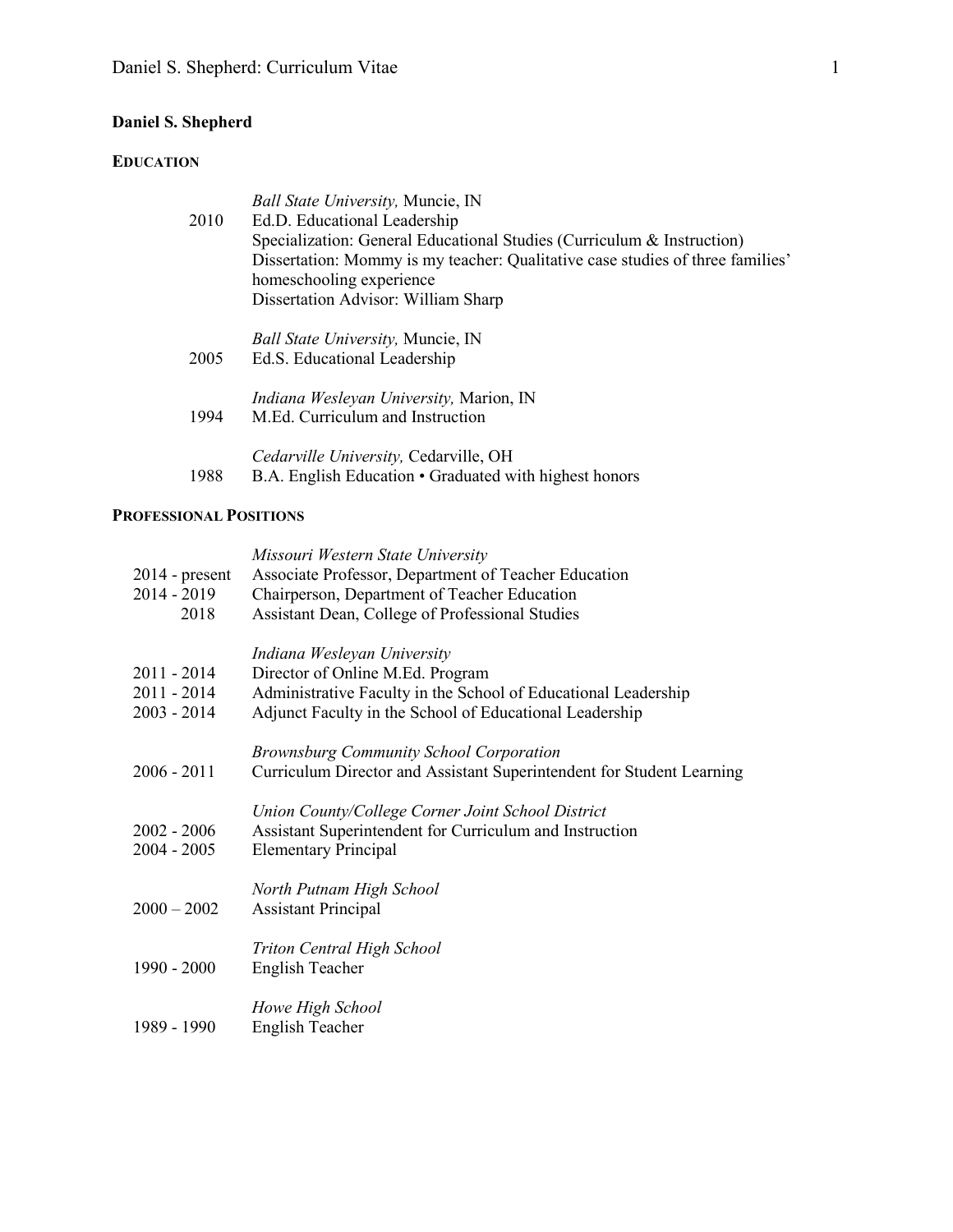### **TEACHING**

*Missouri Western State University* Elementary Social Studies Methods (face-to-face) Teaching Students with Reading Deficits (online) Teacher Leadership for Differentiated Instruction (online/*graduate*) Introduction to Educational Research (online/*graduate*) Introduction to Educational Statistics (online/*graduate*) Introduction to College Writing (face-to-face) Educational Psychology (online and face-to-face) Classroom Behavior Management (online) Introduction to Education (online and face-to-face) Learning & the Brain: The Directives of Educational and Brain Research for Improved Cognitive Development (face-to-face)

*Concordia University – Portland & St. Thomas University* Educational Research (online/*graduate*) Educational Technology (online/*graduate*) Educational Leadership (online/*graduate*)

*Indiana Wesleyan University*

Educational Leadership (*graduate*) Applied Educational Research (online/*graduate*) Leading for Instructional Improvement (*graduate*) Curriculum: Design and Development (*graduate*) Personal Attributes and Leadership (online/*graduate*) Educational Leadership (*graduate*) Instructional Improvement (*graduate*) Student Assessment (*graduate*) Curriculum: Design and Development (*graduate*)

## **BOOK AND BOOK CHAPTERS (** $\star$ **-peer reviewed)**

- Shepherd, D. (2021). *Students of Trauma: A Handbook for Classroom Teaching in an Environment of Suffering*. Bern, Switzerland: Peter Lang International Academic Publishers.
- Shepherd, D. (2013). The use of instructional visuals in Jesus' teaching and in yours. In Been-Tweedell, C. and Torok-Fleming, C. (Eds.), *Best practices in the integration of faith and learning for adult and online learners,*  $2^{nd}$  *edition (pp. 77-84).* Columbus, IN: Sue Breeding, Publisher.  $\star$
- Shepherd, D. (2012). Introduction. In A. Decker (Ed.), *A collection of case studies in biblical leadership: A devotional book for teachers* (pp. 1-5). Boston, MA: Pearson.
- Shepherd, D. (2012). Introduction. In *Whiteboard wisdom: Words for your exceptional journey* (pp. vvii). Boston, MA: Pearson.

## **JOURNAL ARTICLES** ( $\star$ -peer reviewed)

Yeon, S. and Shepherd, D. (2021). Six concepts for brain-friendly leadership: Leading your organization smart and easy. *American Journal of Management Science and Engineering*. 6(5), 137-141.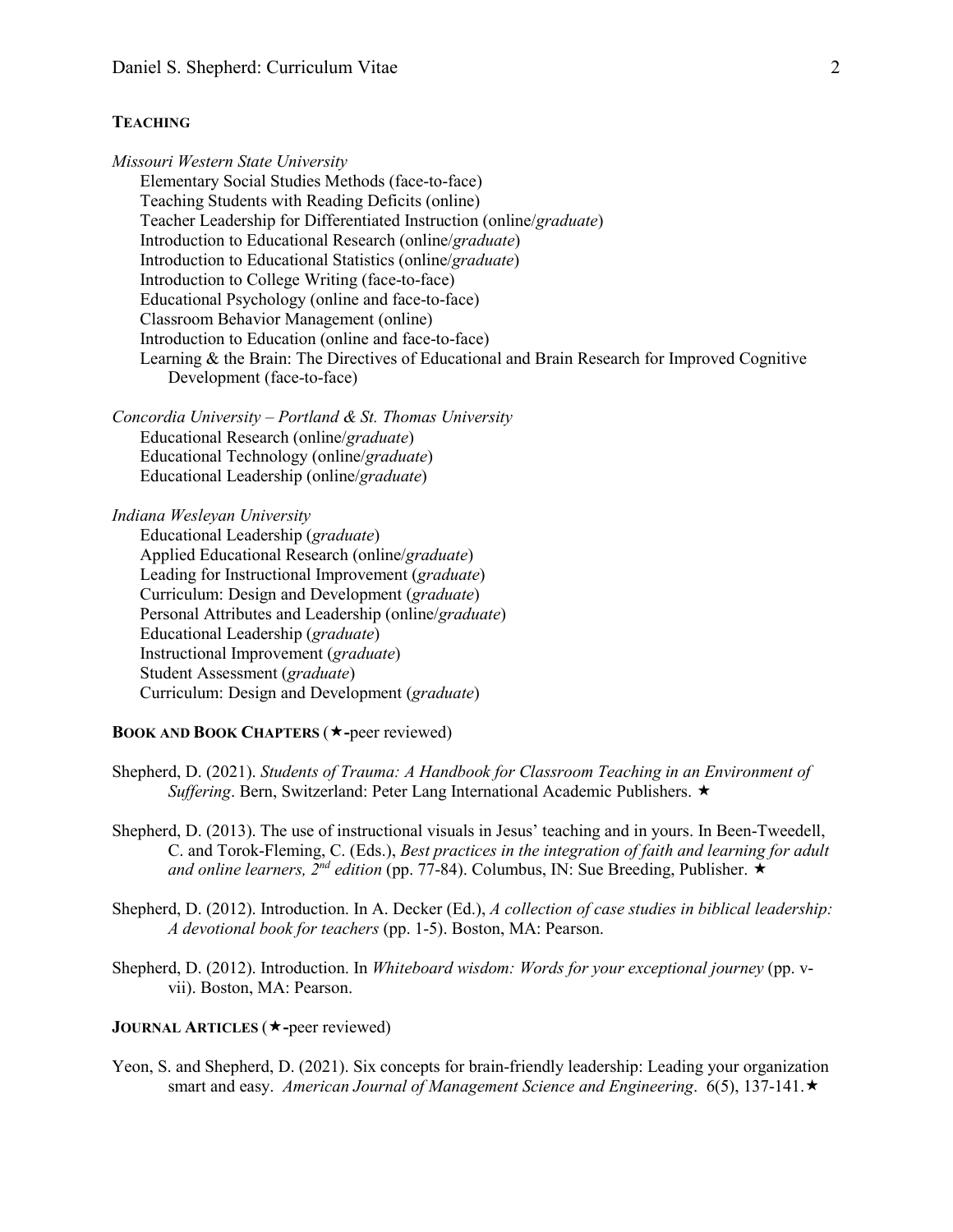- Yeon, S. and Shepherd, D. (2020). Transform your language instruction with Flipgrid. *Dialog on Language Instruction.* 30(2), 73-76. $\star$
- Shepherd, D. (2020). Spurgeon and Wesley: Unity in Christ amid theological differences. *The Arminian: A Publication of the Fundamental Wesleyan Society*. 38(1): 7-8.
- Shepherd, D. (2019). Teaching about American slavery and its connections to Christianity and the Bible. *Social Studies Research and Practice*. 14(2): 225-237. https://doi.org/10.1108/SSRP-04-2019-  $0021 \star$
- Shepherd, D. and Yeon, S. (2019). Teacher leadership in English language learning: A paradigm for educational influence in a field with unique needs. *International Leadership Journal.* 11(1), 120-  $130.\star$
- Yeon, S. and Shepherd, D. (2019). Six principles that guide you to instruct brain-friendly lessons. *Dialog on Language Instruction.* 29(1), 1-8. $\star$
- Shepherd, D. (2019). How the example of history's greatest teachers can benefit today's teachers. *National Social Science Journal*. 52(2), 68-75.
- Shepherd, D. and Devers, C. (2017). Principal perceptions of new teacher effectiveness. *Journal of Education.* 197(2), 37-48. $\star$
- Shepherd, D. (2017). Using the example of historical leaders to foster leadership in students. *National Social Science Journal*. 49(1), 50-55.
- Shepherd, D. (2016). How followers determine the character and care of their assigned leaders: A quantitative study from the field of education. *International Leadership Journal*, 8(3), 83-100.
- Shepherd, D. (2015). Graduate students' evaluation of the character and caring of their instructors. *Administrative Issues Journal* Conference Proceedings, 5(2), 5-10.

Shepherd, D. (2012). Coaches and directors: Learn from the most influential. *Leadership Excellence*, 15.

Shepherd, D. (2011). The Franken-leader activity: Students' impressions of the primary characteristics of good leaders. *International Leadership Journal*, 3(3), 46-54.

#### **PEER REVIEWED/REFEREED CONFERENCE PRESENTATIONS**

- Shepherd, D. (2021, November). *Flourishing Even in Pain: Educational Interventions for Gifted Students Who Have Experienced Trauma.* National Association for the Gifted Annual Conference, Denver, Colorado and online.
- Shepherd, D. (2021, April). *Student Preferences About University Education Department Instructor Attire.* Spring 2021 Center for Teaching and Learning Virtual Scholarship Summit, online.
- Shepherd, D. (2021, February). *Enhancing Partnerships with University Departments to Increase Teacher Numbers.* American Association of Colleges of Teacher Education Annual Conference, online.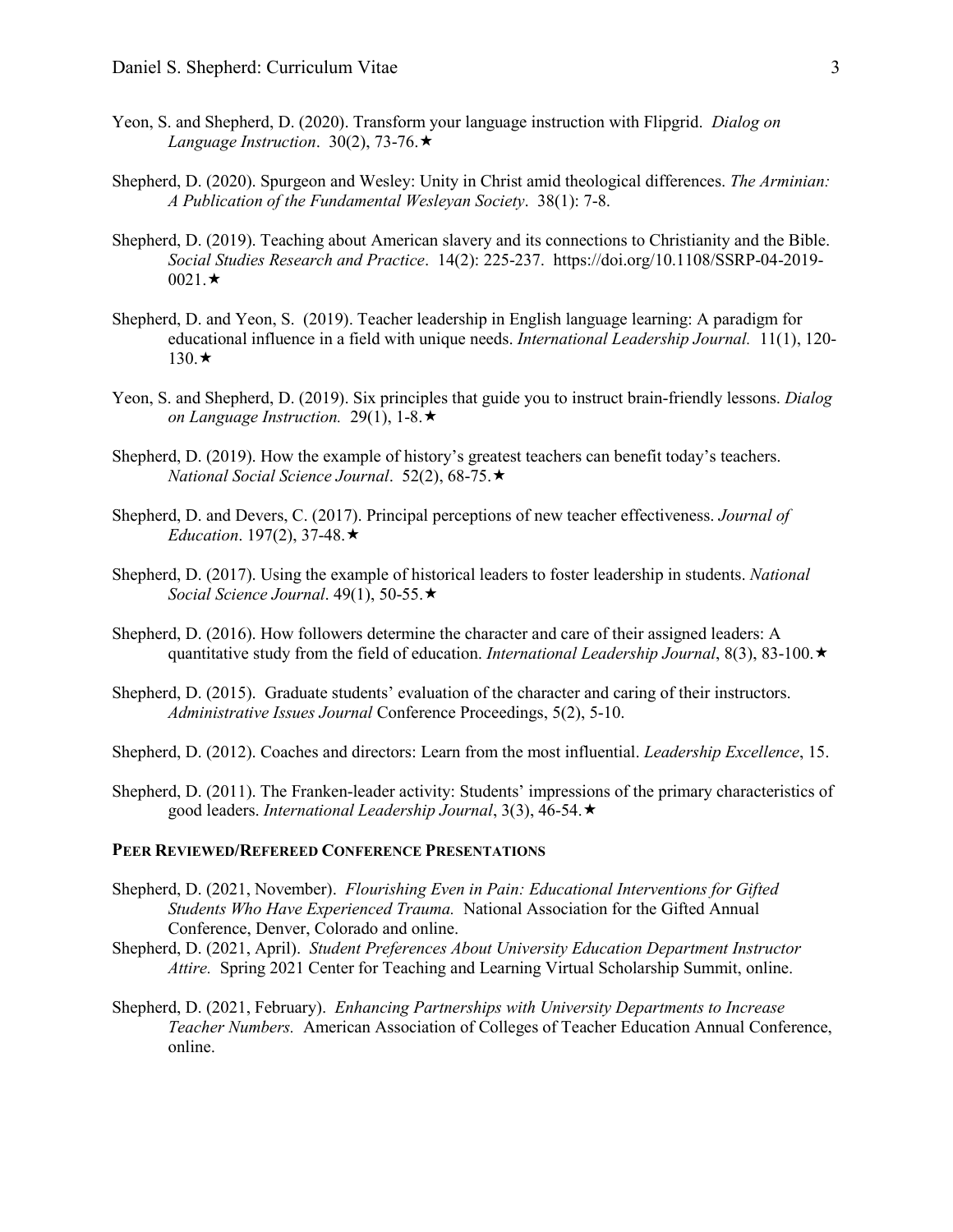- Shepherd, D. (2019, July). *Teaching the History of Conflicting Responses to Biblical Consideration of American Slavery.* 2<sup>nd</sup> Annual Carter Center for K-12 Black History Education Conference, Columbia, Missouri.
- Shepherd, D. (2019, June). *Leaders Who Make a Difference: Expanding Your Influence in Technology Education.* International Society for Technology in Education (ISTE), Philadelphia, Pennsylvania.
- Shepherd, D. (2018, October). *How the Example of History's Greatest Teachers Can Benefit Today's Teachers.* Critical Issues in Education Seminar, Kansas City, Missouri.
- Shepherd, D. and Yeon, S. (2018, July). *Reaching Potential in Language Teaching: Leadership, Relationship, and Your Organization.* Korean Association of Teachers of English Annual Conference, Seoul, South Korea.
- Shepherd, D. (2018, July). *Teaching Made Easy: Practical Lessons from Educational Research for ELTs.* Korean Association of Teachers of English Annual Conference, Seoul, South Korea.
- Shepherd, D. and Yeon, S. (2018, July). *The Power of Relational Teaching: Helping Them Learn by Showing You Care.* Korean Association of Teachers of English Annual Conference, Seoul, South Korea.
- Shepherd, D. (2018, March). *The Positive Impact of Student Teaching Experiences on Student Preparation and Excitement for Teaching as a Career.* Conference on Applied Learning in Higher Education, Wilmington, North Carolina.
- Shepherd, D. (2018, March). *Impact of Field Experiences/Professor Clothing Preferences.* Missouri American Association of Colleges of Teacher Education Annual Conference, Columbia, Missouri.
- Shepherd, D. (2018, February). *Training Pre-Service Teachers to Work with Students in Trauma.* American Association of Colleges of Teacher Education National Conference, Baltimore, Maryland.
- Shepherd, D. (2017, October). *A Key to School Success: A Research-Based Pathway to Improved Student-Teacher Relationships*. National Network for Educational Renewal, St. Louis, Missouri.
- Shepherd, D. (2017, October). *What Principals Want Policy Makers to Know About Teacher Education*. National Network for Educational Renewal, St. Louis, Missouri.
- Shepherd, D. (2017, July). *How the Example of History's Greatest Teachers Can Benefit Today's Teachers*. National Social Science Conference, Los Angeles, California.
- Shepherd, D. and Yeon, S. (2017, March). *Reaching TESOL's Potential: Leadership, Relationship, and Your Organization*. Teaching English to Speakers of Other Languages International Conference, Seattle, Washington.
- Shepherd, D. (2016, August). *Using the Example of Historical Leaders to Foster Leadership in Students*. National Social Science Association Summer Seminar, Denver, Colorado.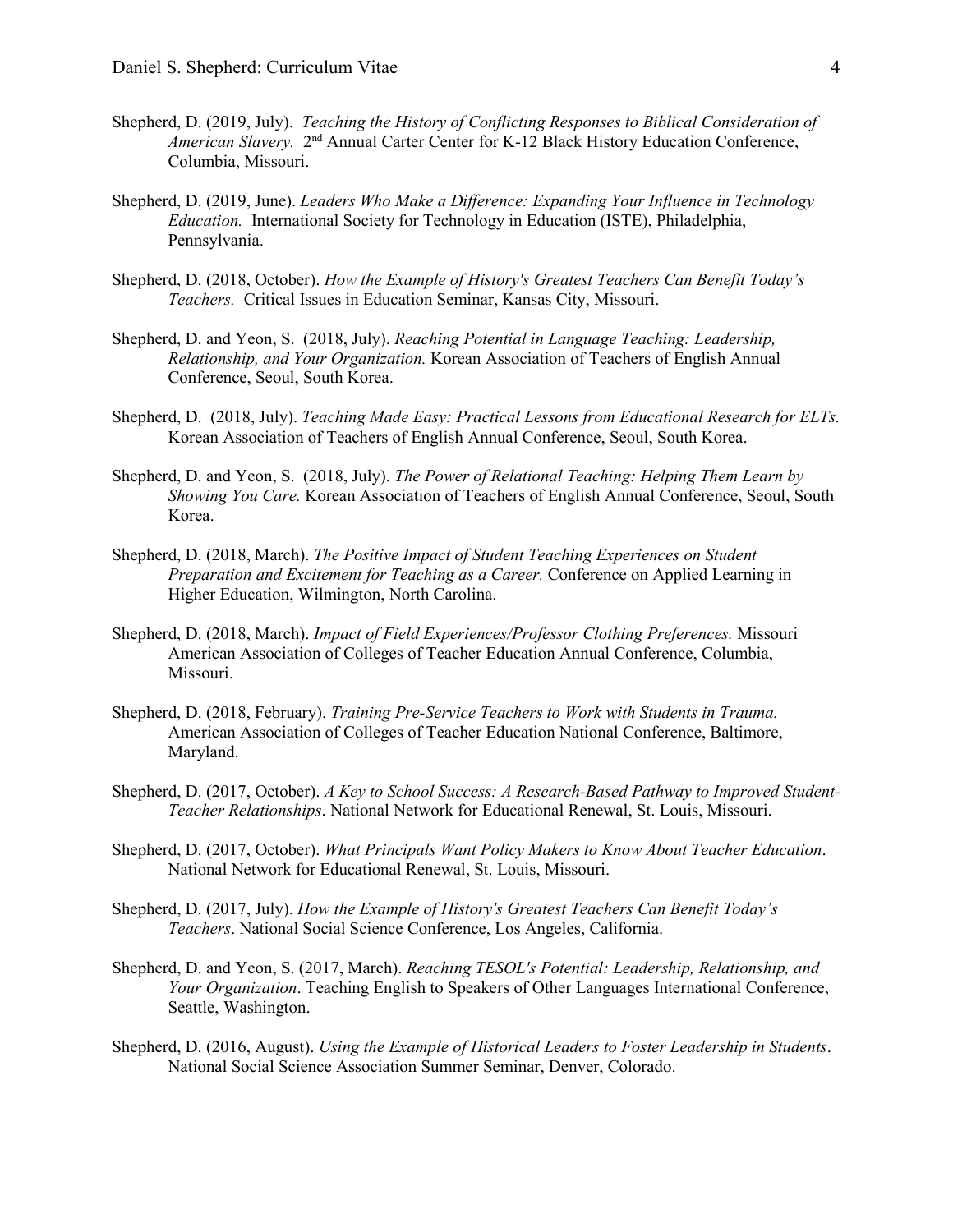- Shepherd, D. (2016, March). *Graduate Students' Evaluation of the Character and Caring of Their Instructors*. Missouri Accreditation Council for Teacher Education Spring Conference, Lake of the Ozarks, Missouri.
- Shepherd, D. (2016, March). *Graduate Students' Evaluation of the Character and Caring of Their Instructors*. Council for the Accreditation of Educator Preparation Spring Conference, San Diego, California.
- Shepherd, D. (2014, March). *Principal evaluations of new teachers they've hired*. Missouri Association of Colleges of Teacher Education Fall Conference, Columbia, MO.
- Shepherd, D. (2013, November). *The hall of fame of famous gifted students from history: Who they were, what they accomplished, and how they overcame*. Paper presented at the National Association for Gifted Students Annual Conference, Indianapolis, IN.
- Shepherd, D. and Freemyer, J. (2013, October). *Evaluations of new teacher effectiveness by the principals who hired them: Implications for urban, rural, and suburban schools*. Paper presented at the American Association for Teaching and Curriculum Conference, Chicago, IL.
- Shepherd, D. (2013, June). *Jesus' ethical development of His disciples: Foundations for curriculum and instruction in character education*. Paper presented at the Olbricht Christian Scholars Conference, Lipscomb University, Nashville, TN.
- Shepherd, D. (2012, August). The intentional use of personality types to improve online instruction: Improving instructional effectiveness through individualized online interactions. In Proceedings of *Annual International Conference Proceedings: Education & E-Learning* (pp. 27-31). Singapore: Global Science & Technology Forum.
- Shepherd, D. (2012, March). *Students' impressions of instructor faith*. Paper presented at the Midwest Scholars Conference. Indianapolis, IN.
- Shepherd, D. (2011, June). *Students' impressions of instructor faith*. Invited presentation at the National Invitational Conference on Education and Learning, Nashville, TN.
- Shepherd, D. (2011, June). *The Frankenleader activity: students' impressions of the primary characteristics of good leaders*. Invited presentation at the National Invitational Conference on Education and Learning, Nashville, TN**.**
- Shepherd, D. (2011). How would Jesus teach? The pedagogy of the God-man and modern educational research. In Proceedings of *Forum for Christian Teacher Educators: What Role Does Christian Higher Education Play in the Changing Landscape of Education?* (pp. 95-106). Colorado Springs, CO: Association of Christian Schools - International.

#### **KEYNOTE ADDRESSES AND INVITED PRESENTATIONS**

- Shepherd, D. (2015, August). *Multiple Presentations*. Keynote presentations at the International School. Tegucigulpa, Honduras.
- Shepherd, D. (2013, November). *The teacher's possible impact*. Keynote presentation at the International Christian Educator Conference - Latin America. Bogota, Colombia.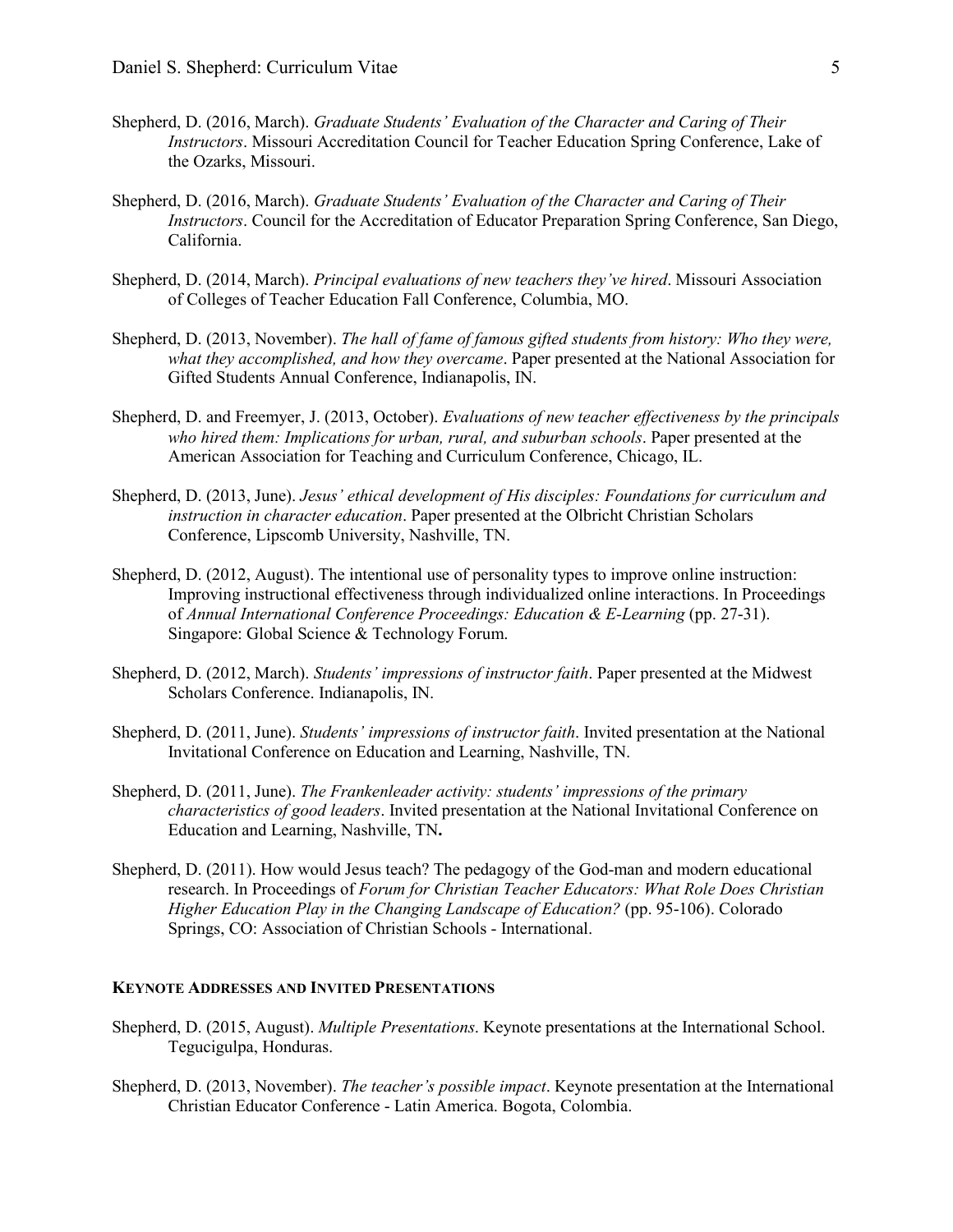- Shepherd, D. (2013, November). *Research-based instructional approaches*. Keynote presentation at the International Christian Educator Conference - Latin America. Bogota, Colombia.
- Shepherd, D. (2013, November). *Basic leadership principles*. Invited presentation at the International Christian Educator Conference - Latin America. Bogota, Colombia.
- Shepherd, D. (2013, November). *Personality type differentiated instruction*. Invited presentation at the International Christian Educator Conference - Latin America. Bogota, Colombia.
- Shepherd, D. (2013, November). *The need for relationships in teaching*. Invited presentation at the International Christian Educator Conference - Latin America. Bogota, Colombia.
- Shepherd, D. (2013, October). *The teacher's possible impact*. Keynote presentation at the Professional Focus Weekend. Ukrumpa, New Guinea.
- Shepherd, D. (2013, October). *Research-based instructional approaches*. Keynote presentation at the Professional Focus Weekend. Ukrumpa, New Guinea.
- Shepherd, D. (2013, October). *Basic leadership principles*. Keynote presentation at the Professional Focus Weekend. Ukrumpa, New Guinea.
- Shepherd, D. (2013, October). *Personality type differentiated instruction*. Keynote presentation at the Professional Focus Weekend. Ukrumpa, New Guinea.
- Shepherd, D. (2013, October). *The need for relationships in teaching*. Keynote presentation at the Professional Focus Weekend. Ukrumpa, New Guinea.

#### **ACADEMIC HONORS**

| 2014 | Indiana Wesleyan University Principium Faculty Lecture Series: "The Impact on<br>Student Academic Achievement of Using Personality Types to Differentiate<br>Instruction in P-12 Classroom Teaching" |
|------|------------------------------------------------------------------------------------------------------------------------------------------------------------------------------------------------------|
| 2005 | Ball State University Graduate School: Dean's Citation for Academic Excellence                                                                                                                       |
| 1996 | National Endowment for the Humanities Summer Seminar: The Poetry of                                                                                                                                  |
|      | Wordsworth and Keats                                                                                                                                                                                 |
| 1994 | <i>National Endowment for the Humanities</i> Summer Seminar: The Shape and Message                                                                                                                   |
|      | of the Psalms                                                                                                                                                                                        |
| 1988 | Cedarville University, Graduate, Magna Cum Laude                                                                                                                                                     |
|      |                                                                                                                                                                                                      |

#### **SERVICE**

| 2019             | Speaker, US Senator Roy Blunt Literacy Awards                                              |
|------------------|--------------------------------------------------------------------------------------------|
| 2019             | Speaker, Winter Commencement, Missouri Western State University                            |
| 2018-2019        | Co-Chair, Missouri Western State University Center for Teaching and Learning               |
|                  | <b>Planning Committee</b>                                                                  |
| 2018             | Book Reviewer, Statistics for the Terrified, 6 <sup>th</sup> Edition, by John H. Kranzler, |
|                  | Rowman & Littlefield Publishers                                                            |
| $2016$ - present | Member, Missouri Western State University Faculty Senate                                   |
| 2016             | Speaker, 11 <sup>th</sup> Annual Early Care and Education Quality Celebration, St. Joseph  |
| 2016             | Member, Early Childhood Workforce Development, Kansas City                                 |
|                  |                                                                                            |